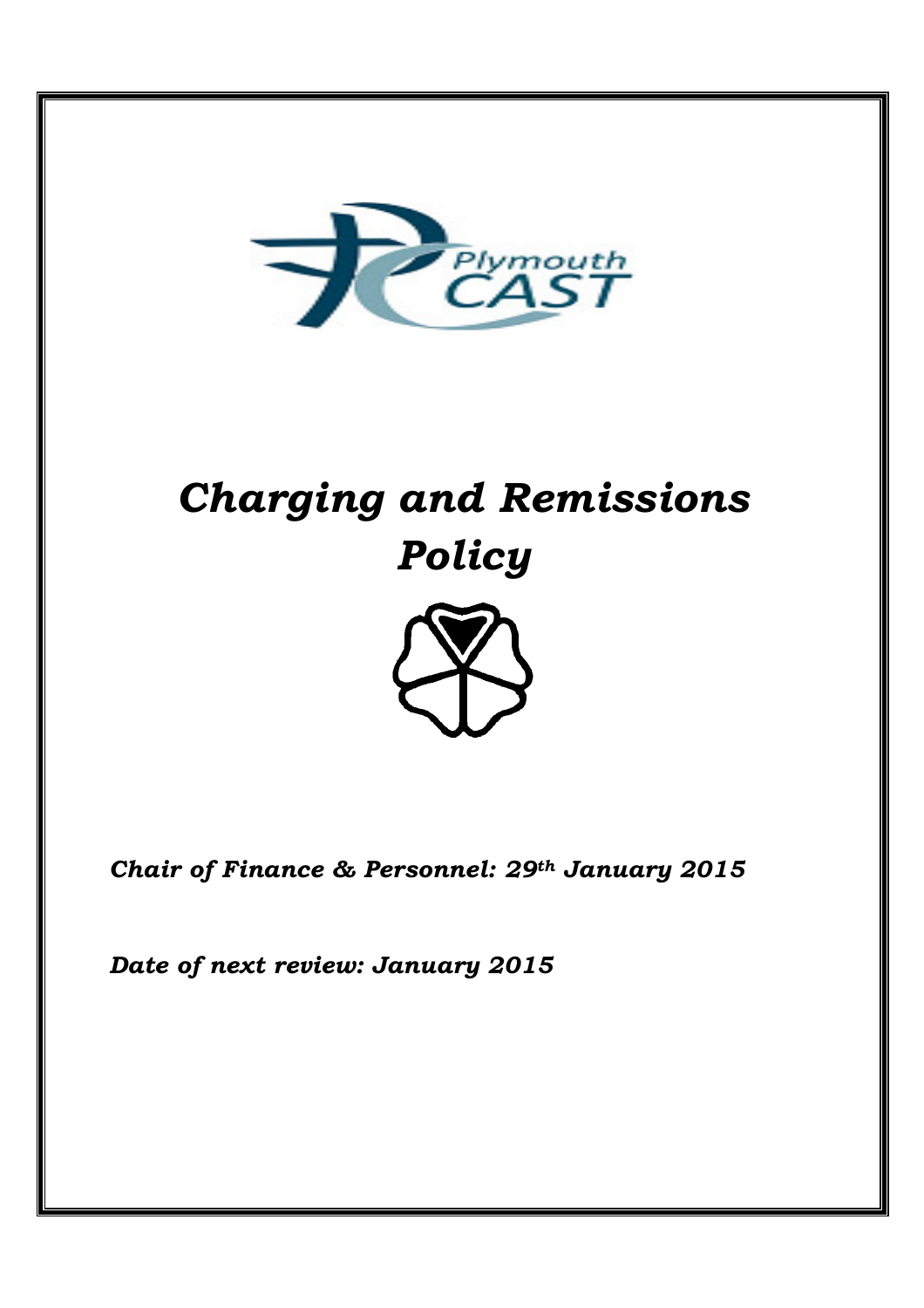## *Charging and Remission Policy*

*All schools are required to have a policy in place detailing the charging system in place for activities that take place in and out of school hours.* 

*The governing body at Sacred Heart recognizes the valuable contribution that the wide range of additional activities, including trips, clubs and residential experiences can make towards pupils' education.* 

*The governing body aims to promote and provide such activities both as part of a broad and balanced curriculum for the pupils of the school and as additional optional activities.* 

## *Charges:*

*The governing body recognizes that there are conflicting priorities in the school budget, and they reluctantly reserve the right to ask for voluntary contributions at the same time recognising the pressure on parents in difficult circumstances.* 

## *Remissions:*

*In order to remove financial barriers from disadvantaged children ie. those entitled to Free School Meals, the governing body has agreed that some activities and visits where charges can legally be made will be offered at a reduced charge to parents in particular circumstances.*